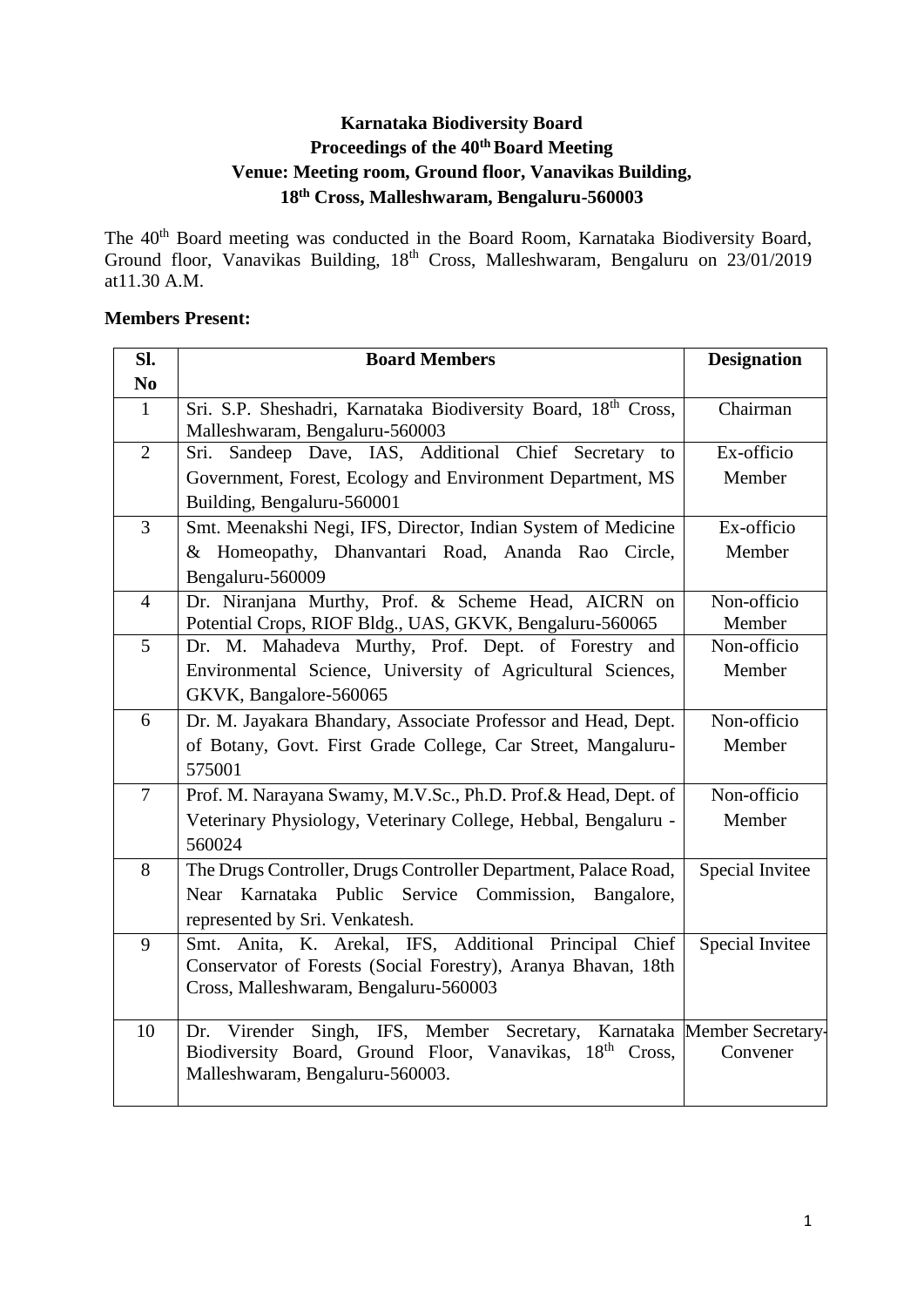#### **Leave of absence was granted to the following members:**

| SI.            | <b>Board Members</b>                                                    | <b>Designation</b> |
|----------------|-------------------------------------------------------------------------|--------------------|
| N <sub>0</sub> |                                                                         |                    |
| 1              | Sri. Shanthakumar, IFS, Secretary to Government (Ecology and            | Ex-officio         |
|                | Environment), Forest, Ecology and Environment Department, MS            | Member             |
|                | Buildings, Bengaluru-560001                                             |                    |
| $\overline{2}$ | Secretary to Government, Agriculture Department, MS Buildings,          | Ex-officio         |
|                | Bengaluru-560001                                                        | Member             |
| 3              | Sri. P. Sridhar, IFS, Principal Chief Conservator of Forests            | Ex-officio         |
|                | (HoFF), Aranya Bhavan, 18 <sup>th</sup> Cross, Malleshwaram, Bengaluru- | Member             |
|                | 560003                                                                  |                    |
| 4              | Dr. C.G. Kushalappa, Prof. & Dean, Forestry College, Kunda              | Non-officio        |
|                | Road, Ponnampet-571216                                                  | Member             |

The Chairman, Karnataka Biodiversity Board, welcomed the Additional Chief Secretary (ACS), Department of Forest, Ecology and Environment (DFEE) and all other members present. The Chairman, KBB, called on the members to observe a minute of silence to mourn the demise of Sri Sri Shivakumara Swamiji of Siddaganga Mat, Tumkur. The Member Secretary, Karnataka Biodiversity Board, welcomed the members and the agenda points were taken up for discussion.

# **40/1 - Reading and recording of the proceedings of the 39 th Board Meeting and Special Board Meeting:**

The proceedings of the 39<sup>th</sup> Board Meeting, held on 19/09/2018, and the Special Board Meeting held on  $10/10/2018$  were communicated to all the members. The proceeding, as reported in Annexure-I of agenda notes, was adopted.

## **40/2 - Action taken on 39 th Board meeting proceedings:**

Action taken on the proceedings of 39<sup>th</sup> Board meeting, as reported in Annexure-II of the agenda, was noted by the Board.

## **Action points discussed:**

## **37/4 – Establishment of Biodiversity Parks in the State:**

The members reviewed the comparative statement placed in the annexure and noted the action taken by the Board. The Board resolved to fix a meeting under the chairmanship of the ACS (FEE) to discuss the issue with the PCCF (HoFF) and APCCF (Projects), Karnataka Forest Department.

#### **38/4 – Strengthening of Biodiversity Management Committees:**

The members noted the action taken and Board resolved to follow up on the progress in the matter so that the Government Order is brought forth to declare the BMCs as Standing Committees of the RDPR.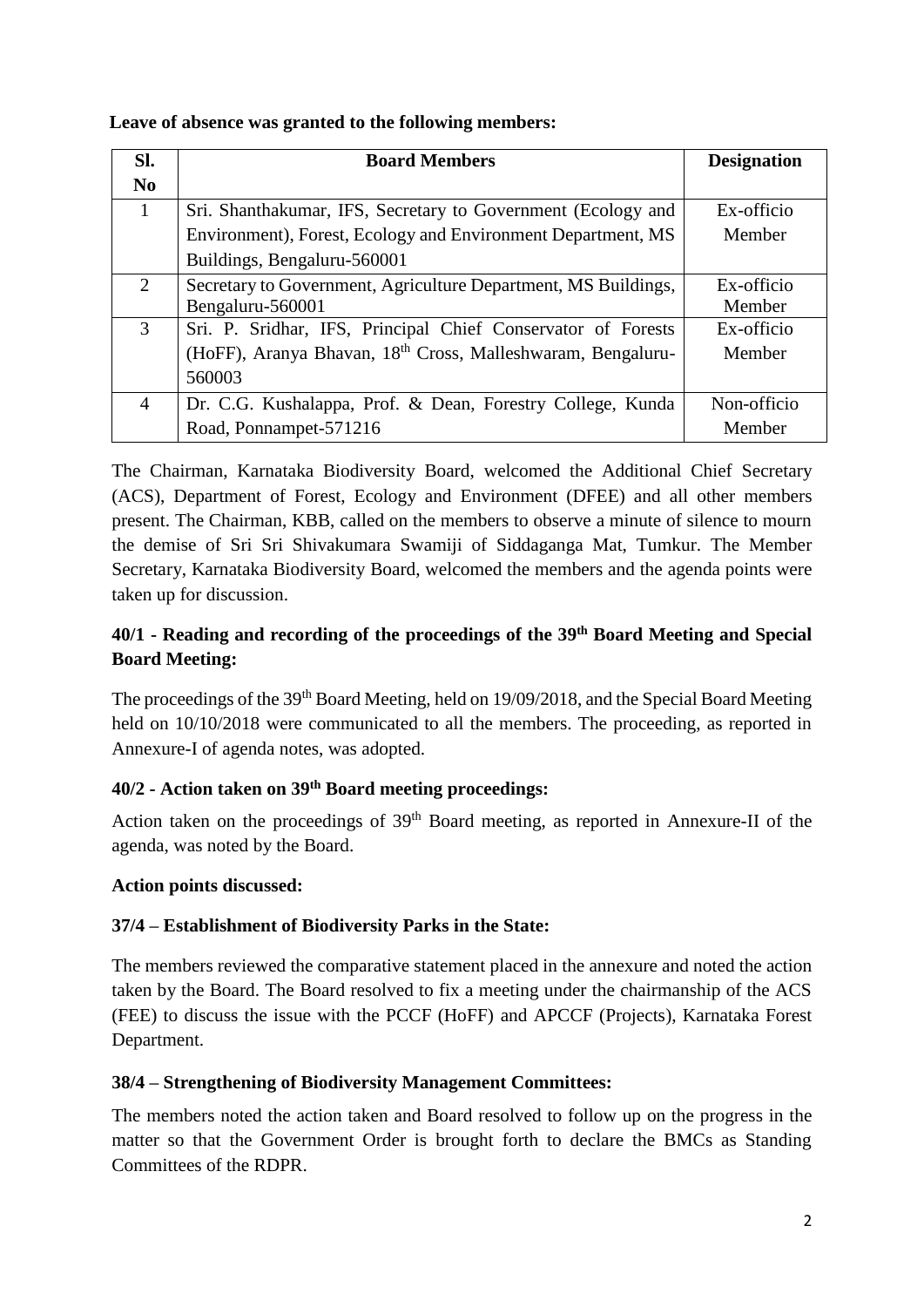## **38/5 - Karnataka Identification, Notification, Management and Conservation of Biodiversity Heritage Sites Rules, 2018 (Draft)**

The Board noted the action taken and resolved to follow up on the progress.

#### **38/6 - Areas of interest on calling for research proposals:**

The Board noted the action taken and the members discussed on the processes and budget required for the sanction of research projects. The Member Secretary, KBB, briefed that the Technical Expert Committee will scrutinise the proposals received and shortlist only those projects that align with the mandate of the Board. The budget as required may be re-apportioned from the balance already available with the Board from the state grant received during the FY 2018-19, by following due procedures.

### **40/3 - Status of Formation of Biodiversity Management Committees (BMC) and Preparation of People's Biodiversity Registers (PBR):**

The members reviewed the information and recommended that a comparative statement of periodic progress, for each quarter of the financial year with regard to the formation of the BMCs, PBRs and the achievements, along with the comparable figures of the previous years, may be presented in all Board meetings for the information of the Board.

It was also resolved that the comparative statement of the budget sanctioned, expenditure incurred in each quarter of the FY 2018-19 may be put up for review in all Board meetings.

## **40/4: Board achievements from October to December 2018 (Meetings, Workshops and Video Conference)**

The Board noted the action taken.

#### **40/5: Expression of Interest (EoI) for preparation of PBRs:**

The Board noted the action taken and the draft EoI prepared. The members discussed on the procedures to be followed to identify only technically competent Organisation / Institutions for the preparation of the PBRs. The Board resolved that Technical Expert Panel, constituted to review the BMC and PBR issues, may set the guidelines and parameters regarding the criteria of examination to identify the Organisation/Institutions and also to devise a system to emphasize on quality of the PBRs documented. The committee may also recommend regulating the numbers /quantum of PBRs that can be prepared by each Organisation/Institution, clusters of circle-wise or agro-climatic zone-wise PBRs to be prepared by each Organisation/ **Institution** 

It was resolved to call the meeting of the Technical Expert Panel to set the guidelines and expedite the process.

#### **40/6: Opportunity for complying with the BD Act 2002:**

The Board approved the draft policy placed in the annexure and resolved to send it to the Government for further action.